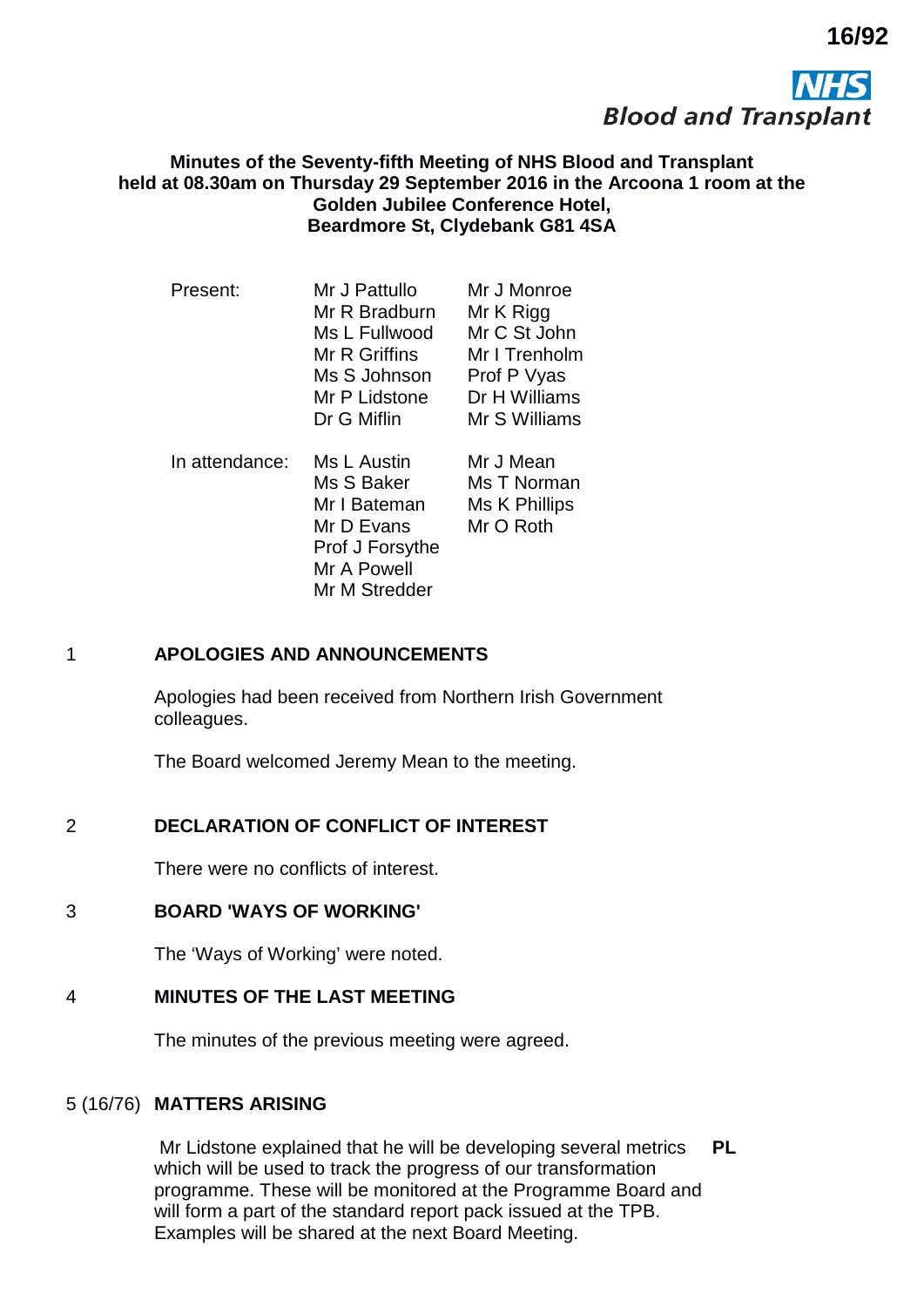#### 6 **PATIENT STORIES**

Professor Forsythe delivered a presentation designed to highlight the complexity of the decisions made by our organ donation teams. The case study concerned a 28 year old donor who had recently travelled to South America and therefore might have been exposed to the Zika virus. The presenter asked whether, given the limited information available, the Board members would have supported donation. In this circumstance, the recipients were informed of the risk and proceeded to donation.

It was asked whether the patient's age and relative youth factored into the decision – Professor Forsythe affirmed that this made proceeding with donation seem a more attractive option, given the increased likelihood of patient recovery.

## 7 (16/77) **CHIEF EXECUTIVE'S REPORT**

Mr Trenholm began his report by drawing attention to the two recent major campaigns, #MissingType and Organ Donation Week. The Board praised the campaign and noted the sustainable funding structure, which allowed international blood services to purchase our marketing materials and services..

Mr Trenholm noted that we will be analysing the degree to which the campaigns attracted BAME and O D Negative donors. He highlighted that our digital strategy is producing some excellent results and that we will now be focusing on increasing the conversion rates of the additional people now viewing our websites, to ensure that more people are signing up to donate.

The Board noted that Peter Lidstone will be leaving NHSBT in December and thanked him for his contribution to our enterprise.

The CEO's report also highlighted the increasingly influential role played by advanced cell therapies. Mr Trenholm noted that this area of our organisation is likely to see increasing amounts of business over the next few years.

### 8 (16/78) **BOARD PERFORMANCE REPORT**

Mr Bradburn began by saying that, as described in previous reports, we are entering much more challenging times. He would, however, focus mostly on Blood given that DTS is broadly in line with targets and ODT will be covered in the later agenda item on ODT activity. He noted, however, that overall ODT is behind plan on activity levels and that if current activity levels continued the year end position would be at risk of being lower than 2015/16.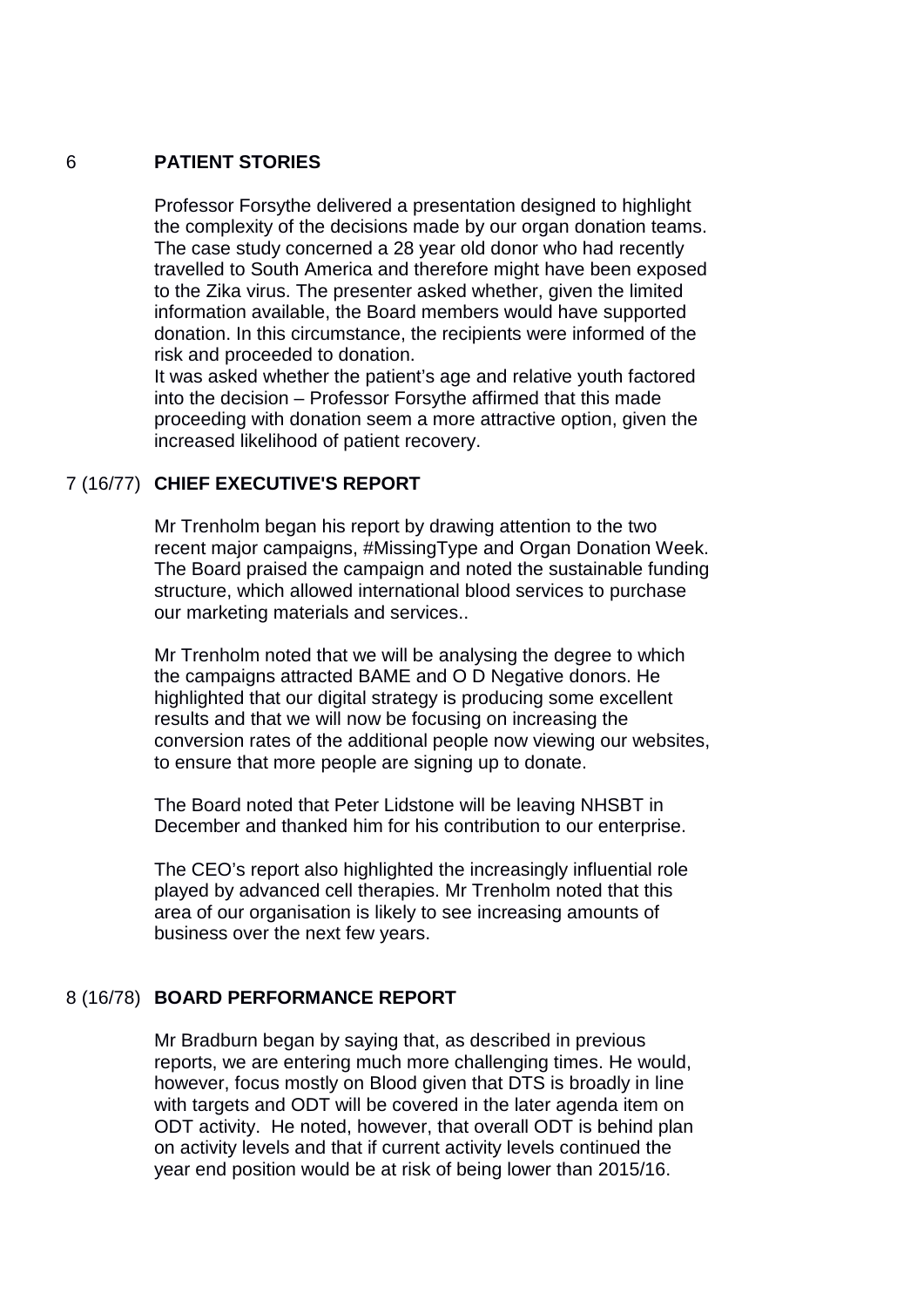The Board asked for an update on the remedial action being taken to correct the supply problems. It was noted that the #MissingType campaign is unlikely to increase the proportion of O D Negative donors. As such, the blood donation teams have begun a campaign to call O D Negative donors and book them in for appointments, as a short term measure.

Professor Vyas noted that it may be appropriate to involve the national forum in developing counter-measures. Dr Williams explained that we were already working alongside the National Transfusion Committee and which reports to NHS England at the highest levels.

Dr Williams said that the Patient Blood Management team aim to discuss the issues with the most senior individuals first in medical specialities that use the most blood, and work backwards from there to ensure the problem is being addressed at the source. He agreed that changing the culture of blood demand will be a drawnout process.

Mr Trenholm further noted that we are implementing the 2020 Blood Strategy and moving towards a collection approach which targets urban centres to ensure we can meet the supply of blood types, including RO. As we are currently forced to substitute O D Negative for these missing types, this should help reduce demand to a manageable level.

Mr Pattullo indicated that he was satisfied that the strategy was being followed, and supported a forthright approach when discussing demand issues with hospitals.

Mr St John asked whether cornea stock levels were being tracked. Dr Williams noted that this is already a KPI and that we are currently short of our targets but have put measures in place to meet them. Mr Bradburn agreed to include them in the performance report.

RB

#### 9 (16/79) **CLINICAL GOVERNANCE REPORT**

Dr Miflin brought an incident to the Board's attention where a pancreas recipient had died of cytomegalovirus (CMV) disease. This was due to the transplantation of a CMV positive organ which had been incorrectly labelled CMV negative. Two kidney recipients are also being treated, having received organs from the same donor.

Dr Miflin assured the Board that we have offered to meet the family, and are investigating the incident.  **GM**

Ms Johnson informed the Board that we are expecting the coroner's preliminary hearing next month, and that we are working closely with Public Health England to ensure that as many answers as possible can be delivered before the inquest.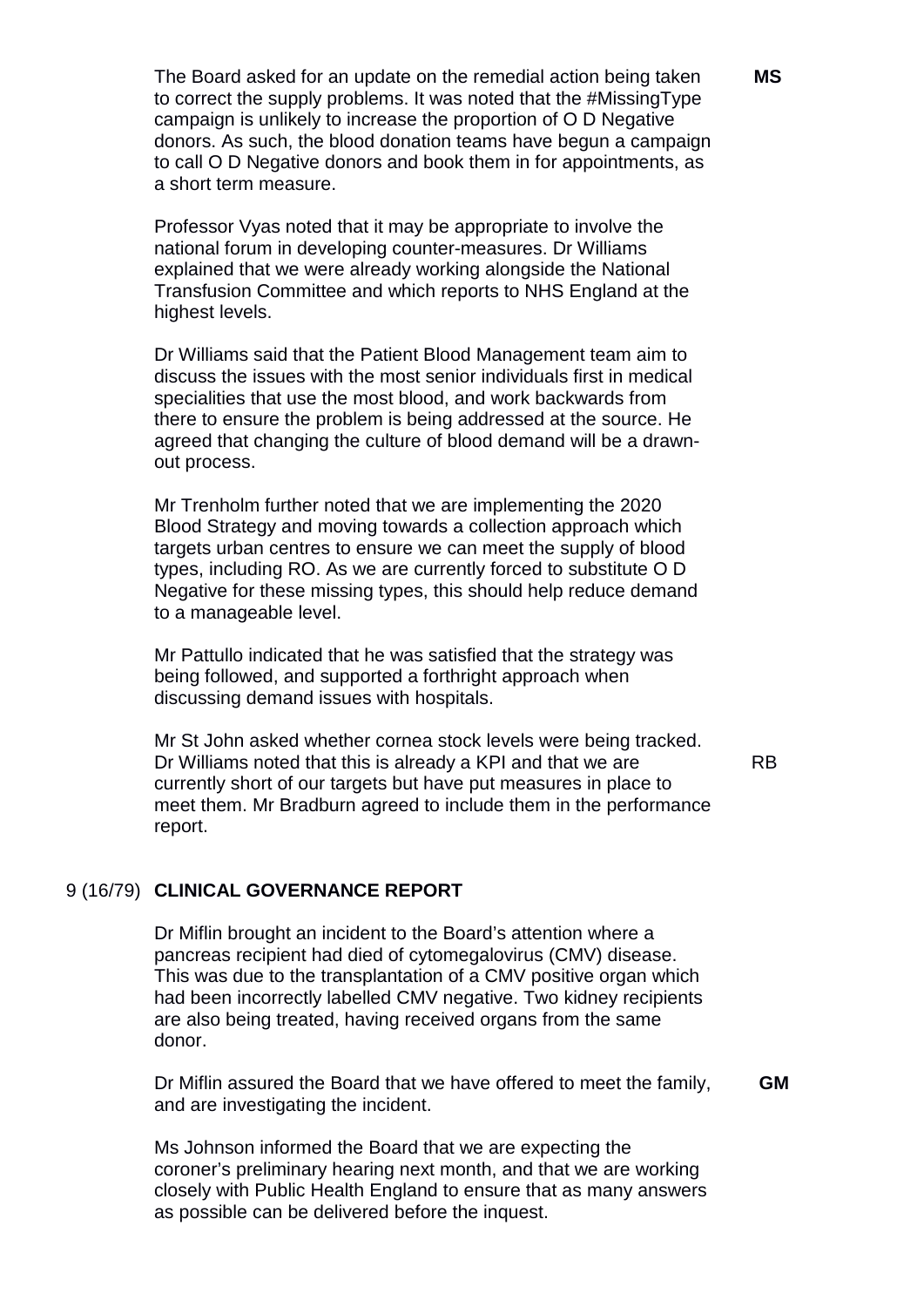Mr Rigg asked whether retesting is something NHSBT should be recommending. Professor Forsythe noted that in this incident we were not informed of the results if the hospital did retest the organ, which is an issue. He cautioned that retesting may not always be appropriate as occasionally the blood samples are quite old by the time they are retested which can impact on the reliability of the test results.

Mr Pattullo requested that the Board be kept informed of the progress between meetings.

 **GM**

### 10 (16/80) **NHSBT PRICING PROPOSALS FOR 2017-18**

Dr Williams presented the pricing proposals for 2017/18 prior to review by the National Commissioning Group for Blood.

The Board again acknowledged that blood demand has fallen by 17% over the last five years.

This has dramatically reduced NHSBT income, and we are still facing significant supply challenges with O D Negative units.

Dr Williams assured the Board that our cost improvement measures continue but that the pipeline is currently weaker as we focus on the need to invest heavily in major projects including the Core Systems Modernisation programme.

Given these savings demands and the need to continue investing in core systems, the paper recommended raising the price of a unit of blood by £2.35, or 2% for the next financial year.

It is noted that despite the price rise the NHS blood spend will still reduce by 1.7% in 2016/17 versus this year.

Mr Williams informed the Board that, in his nearly 7 years as an NED, the pressure to keep prices flat has proved an excellent mechanism to ensure the organisation innovates to deliver savings and increase efficiency. He indicated his concern about potentially losing this key idea.

Mr Rigg noted that the maintenance of flat pricing is a formative principle of the Board, however given the unwillingness displayed by customers to change practice, pricing at the current level is unsustainable.

Mr Griffins responded to Mr Williams by agreeing the importance of the flat pricing mantra, however he highlighted that the exceptional work done by our Patient Management Team will still reduce the overall NHS spend on blood by 2%, indicating that NHSBT is still operating in the spirit of the ideals behind adopting a flat unit pricing strategy.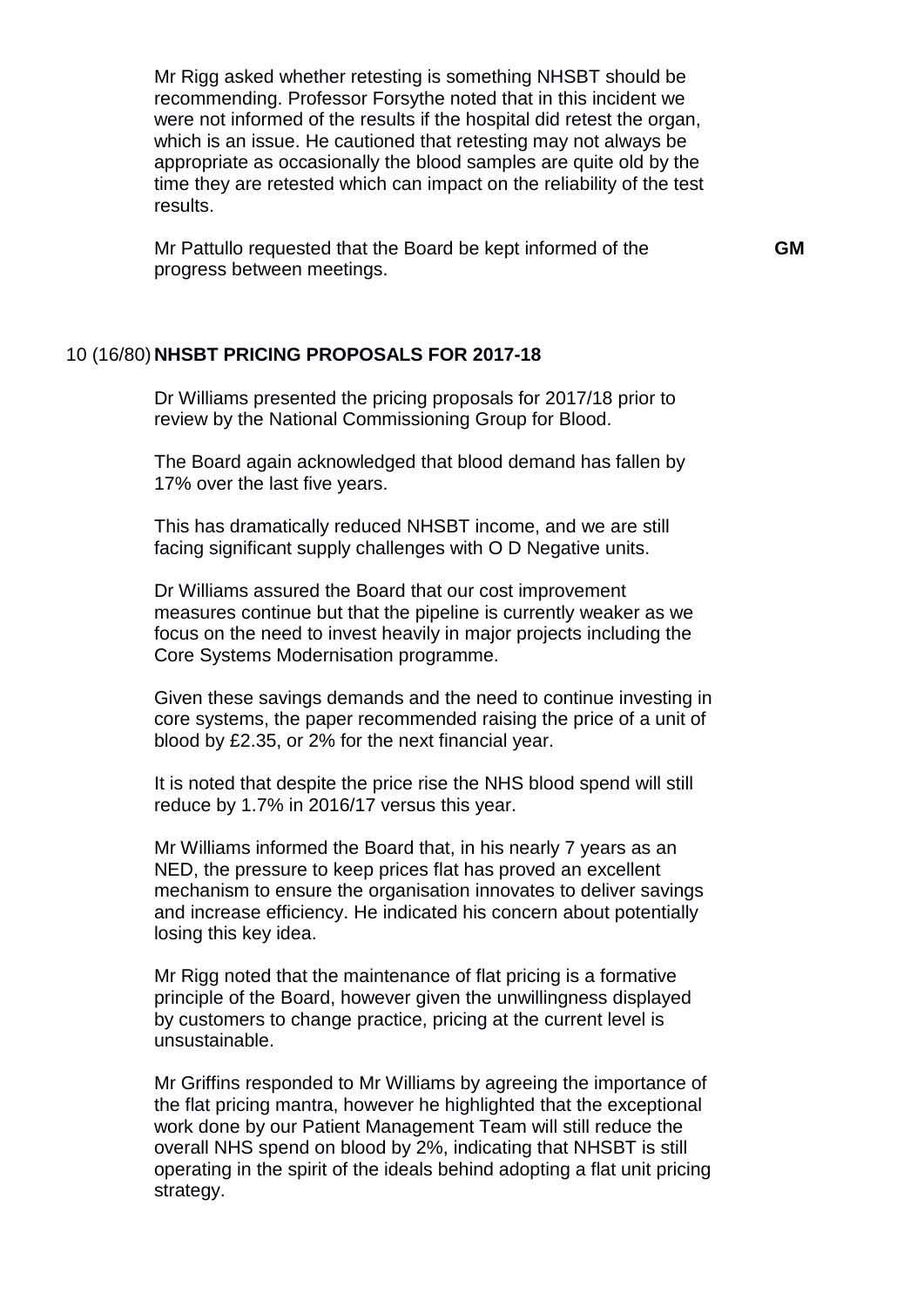Mr Trenholm added to this by noting that we have a comprehensive savings programme in place. He emphasised that the key issue underlying the pricing increase is the organisation's appetite for risk, suggesting that we should not be overly optimistic about cost improvement assumptions. Mr Trenholm concluded his remarks by noting that the price increase should support the successful completion of our large programmes, which may create future opportunities for us to reduce prices again if successful.

Mr Monroe asked how a price increase fits with our overall strategy. Mr Bradburn responded by highlighting that the price increase needs to be considered in the context of our overall efforts to reduce NHS spend, further noting that the unit price increase will enable us to continue investing in systems and will help control the pace and timing of our 3 to 5 year strategy.

It was agreed that the Executive Team will produce a report outlining our long term strategy around blood price. This will indicate key initiatives and their projected impact. The Board hopes this will allow us to re-commit to future price stability or reduction. This will be reviewed at the January Board.

Professor Vyas asked whether we had a minimum price increase in mind, if we encounter significant resistance to the suggested raise. Mr Pattullo supported Dr William's assertion that this is the minimum we can ask for by noting that it is only appropriate for us to calculate the necessary increase and then propose that. We are asking for exactly what is required.

Mr Pattullo and Mr Monroe raised concerns over proposed charges applied to private hospitals, questioning whether these are consistent with our pricing policy. A discussion was held concerning the philosophy behind our pricing, during which the following points were noted:

- Treasury guidance is to charge what it costs us to produce a product
- The principle of pricing to change behaviour (e.g. differential pricing of O D negative blood) had been considered and tested with customers. This was not expected to change behaviour, however, and was not being proposed.
- Mr Bradburn noted that sticking doggedly to this guideline would cause our prices to vary enormously and therefore we "smooth" pricing over the course of a rolling 5 year plan and so that we can provide appropriate future guidance to hospitals
- Mr Monroe suggested that pricing should be intended to reflect the cost base, stating that he did not feel that a specific approach towards the private sector would be justifiable. As a more appropriate measure he proposed a 5% increase for O D Negative units with appropriate discounts on other types.
- Professor Vyas suggested that pricing policies should be used to alter sub-optimal practice where possible.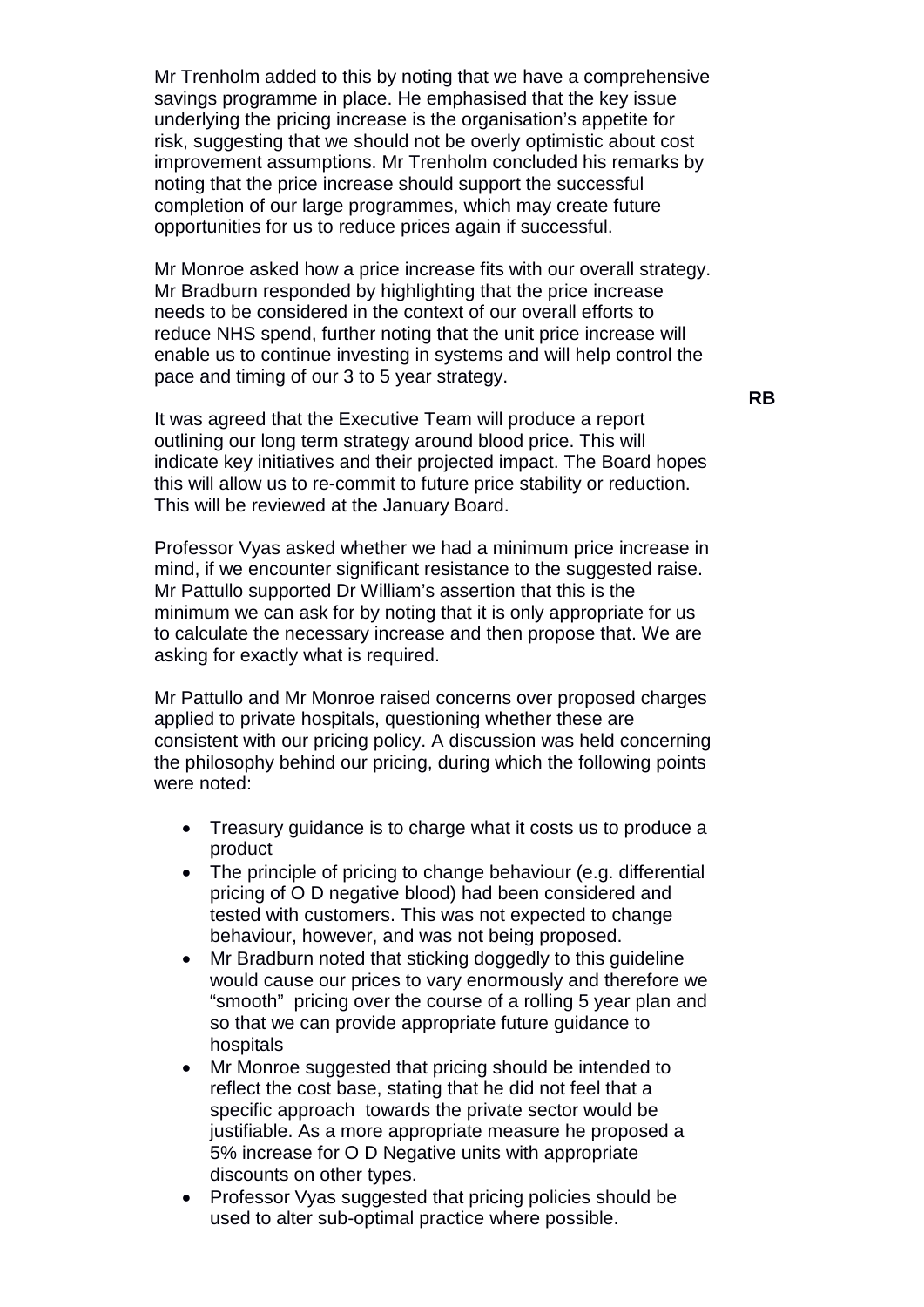• Ms Fullwood emphasised that certain hospitals order 100% O D Negative units because they elect to save costs by not having on-site laboratories. As such, the proposed differential pricing would follow as a natural consequence of this decision,

As a result of these discussions the Board agreed to the pricing proposals, with the exception of the premium O D Negative charge to Private Hospitals A more comprehensive proposal about longterm pricing strategy and specifically whether we seek to use pricing to influence behaviour will be presented at the January Board alongside the Price outlook paper mentioned above.

# 11 **TRIENNIAL REVIEW UPDATE**

Mr Bradburn noted the recommendations that were of immediate interest versus our agenda/ work plan, including:

Recommendation 2 regarding the action on the Department of Health and how NHSBT works with Anthony Nolan should be remembered as we consider the SCDT strategy later in the agenda..

Recommendation 17 that the Department of Health undertake further analysis with regard to behavioural pricing of blood should be seen in the context of the NCG pricing proposals discussed above.

Recommendation 4 regarding a stretch target for DTS would be discussed as part of the performance targets update that is normally brought to the Board in November as part of the business planning cycle.

Mr Pattullo asked that the Triennial Review updates should be appended to the Performance Report for future Boards.

 **RB**

#### 12(16/81) **SCDT STRATEGY REFRESH**

Dr Williams presented the SCDT strategy with support from Professor Vyas and Mr St John, and this was widely accepted by the Board. Dr Williams noted that we are on plan for cord blood in the UK, and overseas exports, but behind expectations in terms of adult donors. Recent initiatives and market changes have changed performance significantly for the better.

The strategy recommended four possible options, and promoted the benefits of option 1, continuing with the existing strategy as agreed with the Department of Health.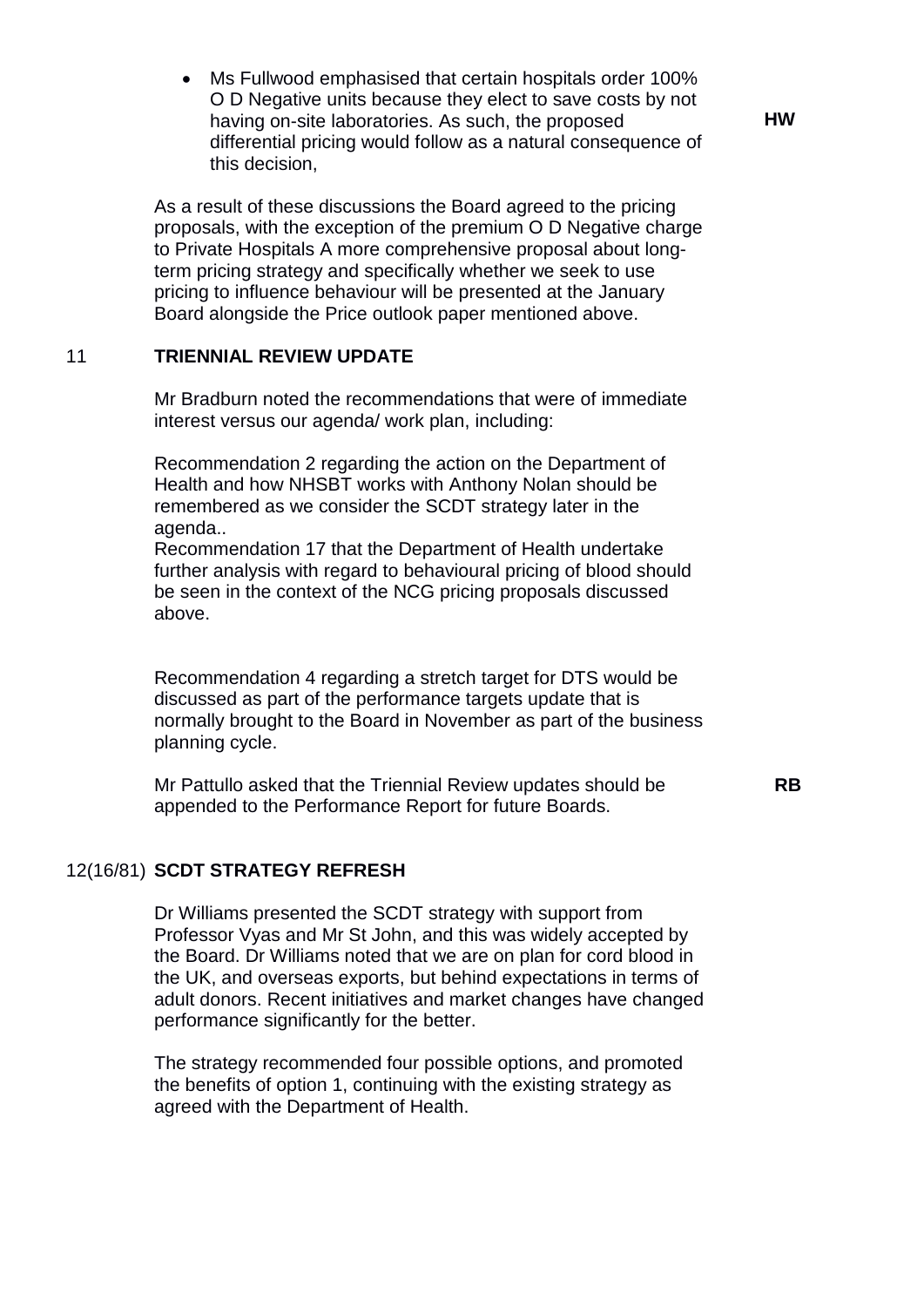Dr Williams stated that we intend to be entirely self-funding this initiative by 2019, given the current success.

The Board praised the work done with Next Generation Sequencing, noting the importance of implementing innovative technologies to secure and maintain NHSBT's world-leading reputation.

### 13(16/82) **ORGAN DONATION AND TRANSPLANTATION ACTIVITY REPORT**

Ms Johnson presented two papers, the transplant activity report and Organ Donation strategic performance review.

The Board was informed that we are still not fully utilising our donor population, due to a variety of factors, notably hospitals adopting clinical pathways which may stop patients from entering intensive care before they die. Ms Johnson highlighted the importance of people having repeated conversations with their families about donation, in order to ensure that their wishes are fully understood.

Mr Rigg thanked Ms Johnson for the report and highlighted that the Board should take particular note of the consent and authorisation rates, which vary across the country in a manner which may not be simple due to demographics. Mr Rigg asked whether this suggested that good practice was not being effectively shared across regions. Ms Johnson stated that we are stressing the importance of implementing best practice and assessing how close units are to achieving the highest standards, in order to provide targets and highlight areas of weakness. Ms Johnson also noted that the positive engagement of clinical leads within hospitals was vital to the success of the organ donation approach, and this has been difficult to secure at times, within certain regions.

#### 14 (16/83) **AMBASSADOR PROGRAMME**

Ms Johnson informed the Board of a new initiative, aiming to secure ambassadors from the families of donors and recipients who would help promote organ donation.

Ms Johnson requested the help of a Non-Executive to support the programme by attending both the launch event and annual ambassadors' meeting. It was agreed that Ms Johnson would liaise with the Non Executives after the Board meeting, in order to secure an appropriate advocate.

 **SJ**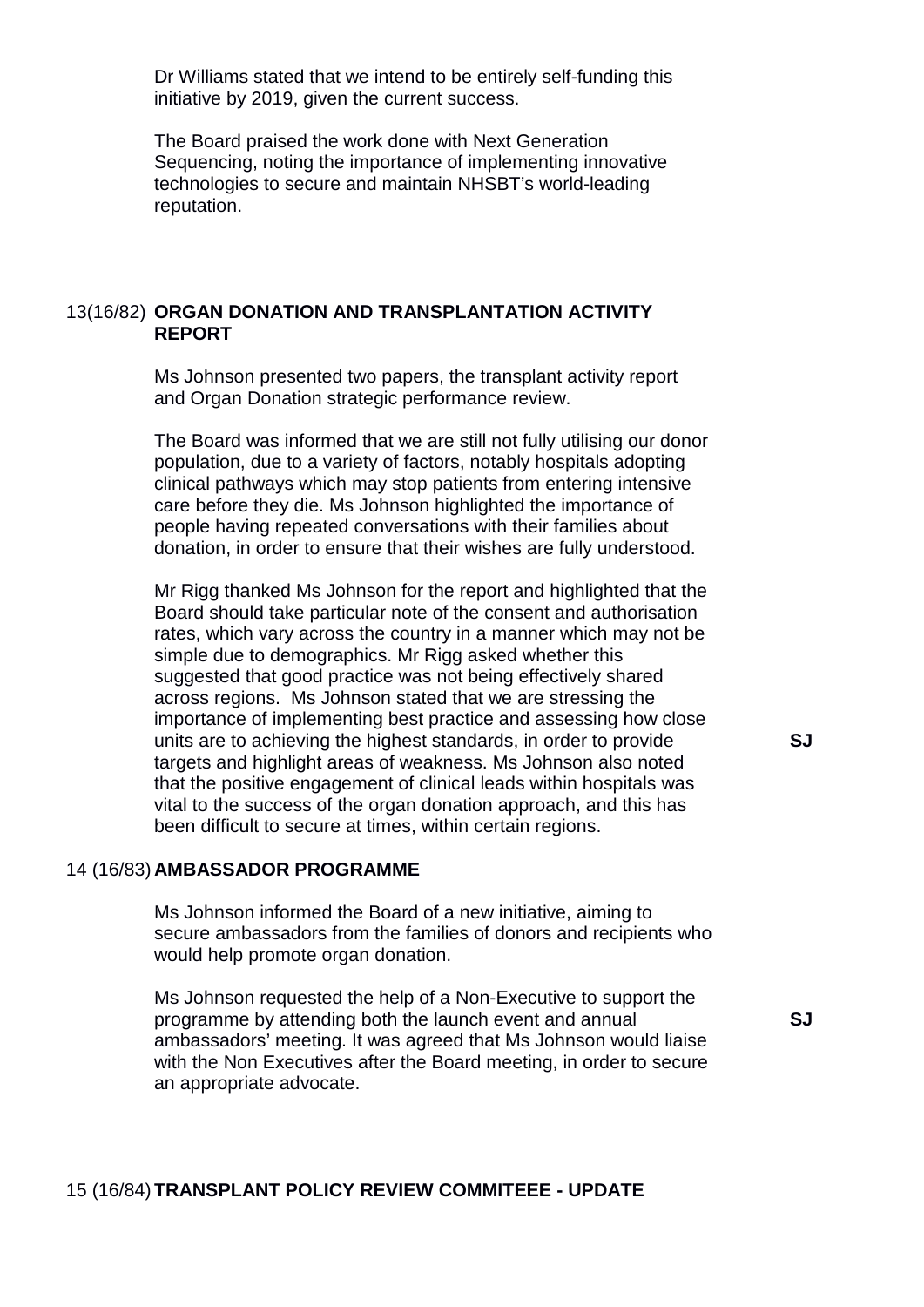Mr Monroe informed the Board that the chair of the Research, Innovation and Novel Technologies Advisory Group had joined the committee.

## 16 **QUALITY FUNCTIONAL REVIEW**

Mr Pattullo began the item by highlighting that the purpose of the functional review is to review the strategic alignment of a function with the goals of the enterprise, *i.e.* how is the quality directorate supporting NHSBT to deliver its goals for 2020 and how is the function building capability to support this?

Mr Bateman then delivered a presentation during which the following key points were noted:

- Quality's largest spend is on pay which accounts for 88% of the budget.
- One of the key regulatory metrics is an ambition to achieve 0 major non-conformances for the year. We are at 2 currently this year.
- We are building key relationships with external regulators who are continuing to provide good advice about upcoming regulatory changes. One significant change we have worked on this year is data integrity
- The Human Factors initiative is being implemented across our sites and to an agreed plan.
- We have developed a Quality strategy for 2020, which aims to deliver a quality service model which is based on innovation and continuous improvement, enabling us to support delivery of NHSBT strategic objectives. The strategy also outlined Quality's new Vision.
- We received our first joint inspection from both the MHRA and HTA in Liverpool in August, and achieved 0 majors.
- We are keen to develop new ways to more effectively benchmark performance

Mr Pattullo stated that this was a very positive commentary which conveyed a strong sense of the function supporting the enterprise.

 **IB**

Mr Trenholm reminded the Board that Mr Bateman is also the appropriate point of contact for any Brexit-related queries.

## 17 (16/85) **MINUTES OF THE TRANSPLANT POLICY REVIEW COMMITTEE HELD ON 12.07.16**

The minutes were noted.

# 18 (16/86) **MINUTES OF THE 20TH EXPENDITURE CONTROLS COMMITTEE HELD ON 25.07.16**